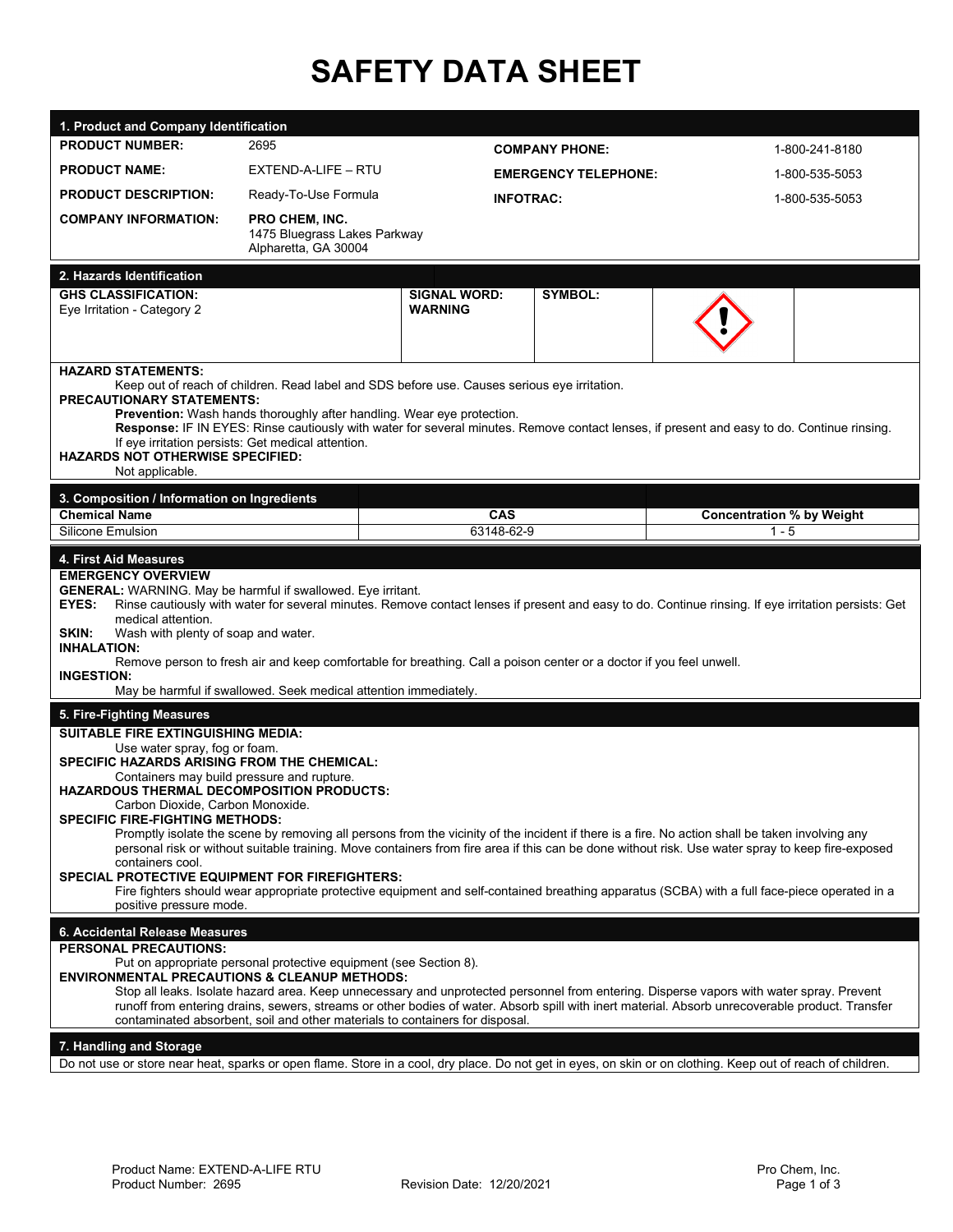

**Eye/Face Protection:** Wear safety glasses or goggles.

**Skin Protection:** To prevent repeated or prolonged contact, wear impervious gloves (made from rubber, nitrile or neoprene). **Respiratory Protection:** No special requirements are needed for this material.

#### **APPROPRIATE ENGINEERING CONTROLS:**

Good general ventilation required.

#### **9. Physical & Chemical Properties**

| <b>Physical State:</b><br><b>Vapor Density:</b><br>Liquid.<br>Not available.<br><b>Vapor Pressure:</b><br>White.<br>Color:<br>Not available.<br><b>Relative Density:</b><br>Odor:<br>Odorless.<br>1.0 |  |
|-------------------------------------------------------------------------------------------------------------------------------------------------------------------------------------------------------|--|
|                                                                                                                                                                                                       |  |
|                                                                                                                                                                                                       |  |
|                                                                                                                                                                                                       |  |
| Solubility (water):<br><b>Odor Threshold:</b><br>Not available.<br>Complete.                                                                                                                          |  |
| <b>Auto-Ignition Temp:</b><br>pH:<br>Not available.<br>4-5                                                                                                                                            |  |
| <b>Decomposition Temp:</b><br><b>Melting/Freezing Point:</b><br>Not available.<br>Not available.                                                                                                      |  |
| Partition Coeff(n-octanol/water):<br>Not available.<br><b>Viscosity:</b><br>Not available.                                                                                                            |  |
| <b>Explosive Properties:</b><br><b>Flash Point:</b><br>Not available.<br>None.                                                                                                                        |  |
| VOC Content (wt. %):<br><b>Evaporation Rate:</b><br>Not available.                                                                                                                                    |  |
| <b>Oxidizing Properties:</b><br><b>Boiling Point:</b><br>Not available.<br>Not available.                                                                                                             |  |

#### **10. Stability & Reactivity Information**

**REACTIVITY:**

Under normal conditions of storage and use, hazardous reactions will not occur. **CHEMICAL STABILITY:**  Stable under normal conditions.

# **CONDITIONS TO AVOID:**

High temperatures. **INCOMPATIBLE MATERIALS:**

Acids and strong oxidizers.

# **HAZARDOUS DECOMPOSITION PRODUCTS:**

 $CO, CO<sub>2</sub>$ 

### **11. Toxicological Information**

**PRIMARY ROUTE OF ENTRY: Skin contact Acute/Potential Health Effects: Eyes:** May cause serious eye irritation. Symptoms include stinging, tearing and redness. **Skin:** May cause skin irritation. **Inhalation:** High vapor concentrations may be irritating to respiratory tract. **Ingestion:** May cause headache, dizziness, incoordination, nausea, vomiting, diarrhea and general weakness. **ACUTE TOXICITY:** Not available. **CARCINOGENICITY:** This material is not listed as a carcinogen by IARC, NTP or OSHA. **REPRODUCTIVE TOXICITY:** No data. **SPECIFIC TARGET ORGAN TOXICITY:** None known. **CHRONIC EFFECTS:** None known. **12. Ecological Information**

Not available.

#### **13. Disposal Consideration**

Waste must be disposed of in accordance with federal, state and local environmental control regulations. See label for further instructions.

#### **14. Transportation Information**

Not regulated.